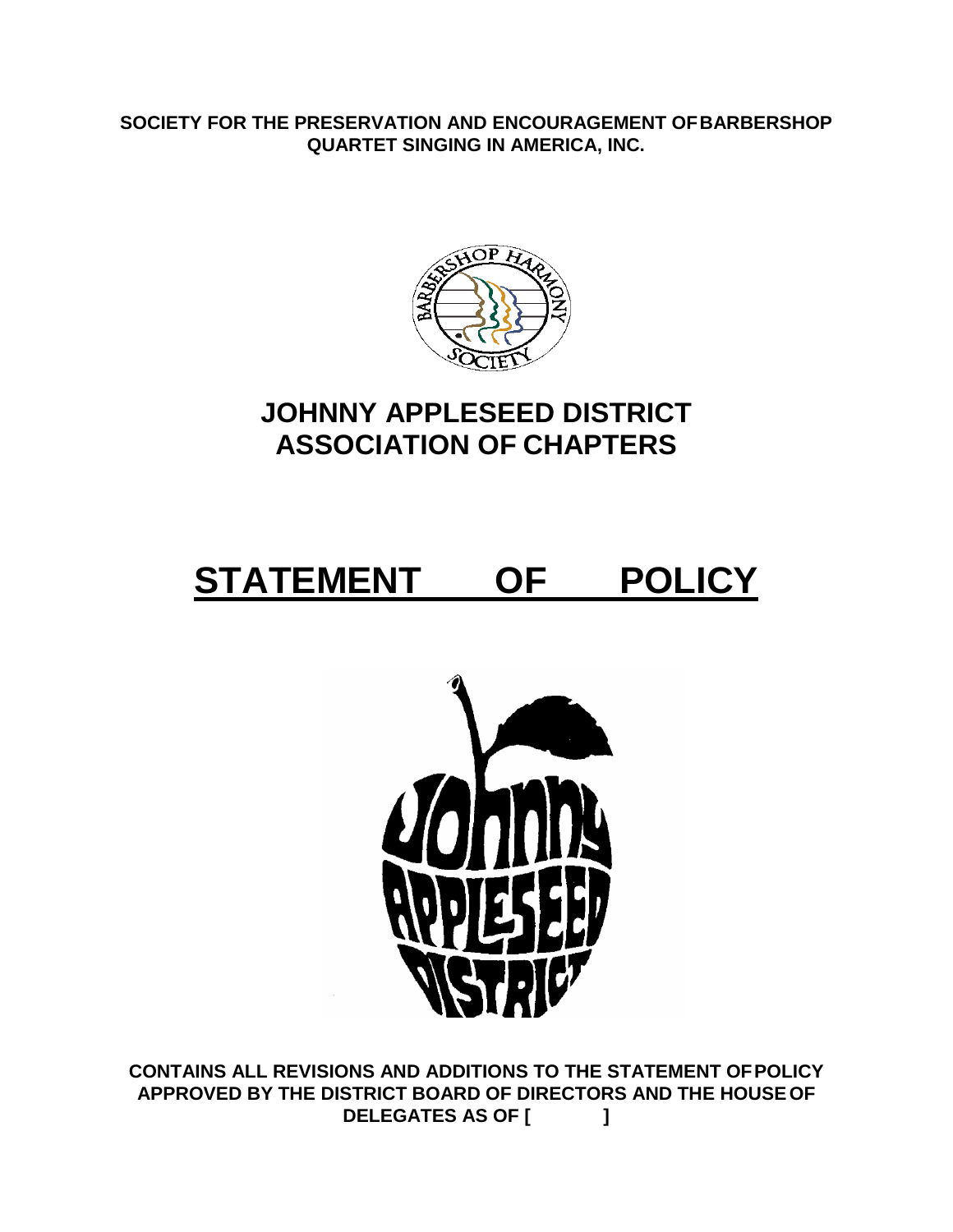# **STATEMENT OF POLICY**

# **TABLE OF CONTENTS**

| <b>Article I</b>                                          |                                                                        |  |
|-----------------------------------------------------------|------------------------------------------------------------------------|--|
| <b>Article II</b>                                         | <b>GEOGRAPHICAL BOUNDARIES OF THE DISTRICT</b>                         |  |
| <b>Article III</b>                                        |                                                                        |  |
| <b>Article IV</b>                                         |                                                                        |  |
| <b>Article V</b>                                          |                                                                        |  |
| <b>Article VI</b>                                         |                                                                        |  |
| <b>Article VII</b>                                        |                                                                        |  |
| <b>Article VIII</b>                                       |                                                                        |  |
| <b>Article IX</b>                                         |                                                                        |  |
| <b>Article X</b>                                          |                                                                        |  |
| <b>Article XI</b>                                         |                                                                        |  |
| <b>Article XII</b>                                        | FINANCIAL AID TO INTERNATIONAL COMPETITORS  14                         |  |
| <b>Article XIII</b>                                       | RESPONSIBILITIES IN ORGANIZING A NEW CHAPTER  15                       |  |
| <b>Article XIV</b>                                        |                                                                        |  |
| <b>Article XV</b>                                         |                                                                        |  |
|                                                           |                                                                        |  |
|                                                           | Article XVII J.A.D. ASSOCIATION OF QUARTET CHAMPION (J.A.D.A.Q.C.)  19 |  |
|                                                           | 19                                                                     |  |
| Revisions submitted by Johnny Appleseed District Laws and |                                                                        |  |

**Regulations Committee, E. L. "Skipp Kropp, Chairman**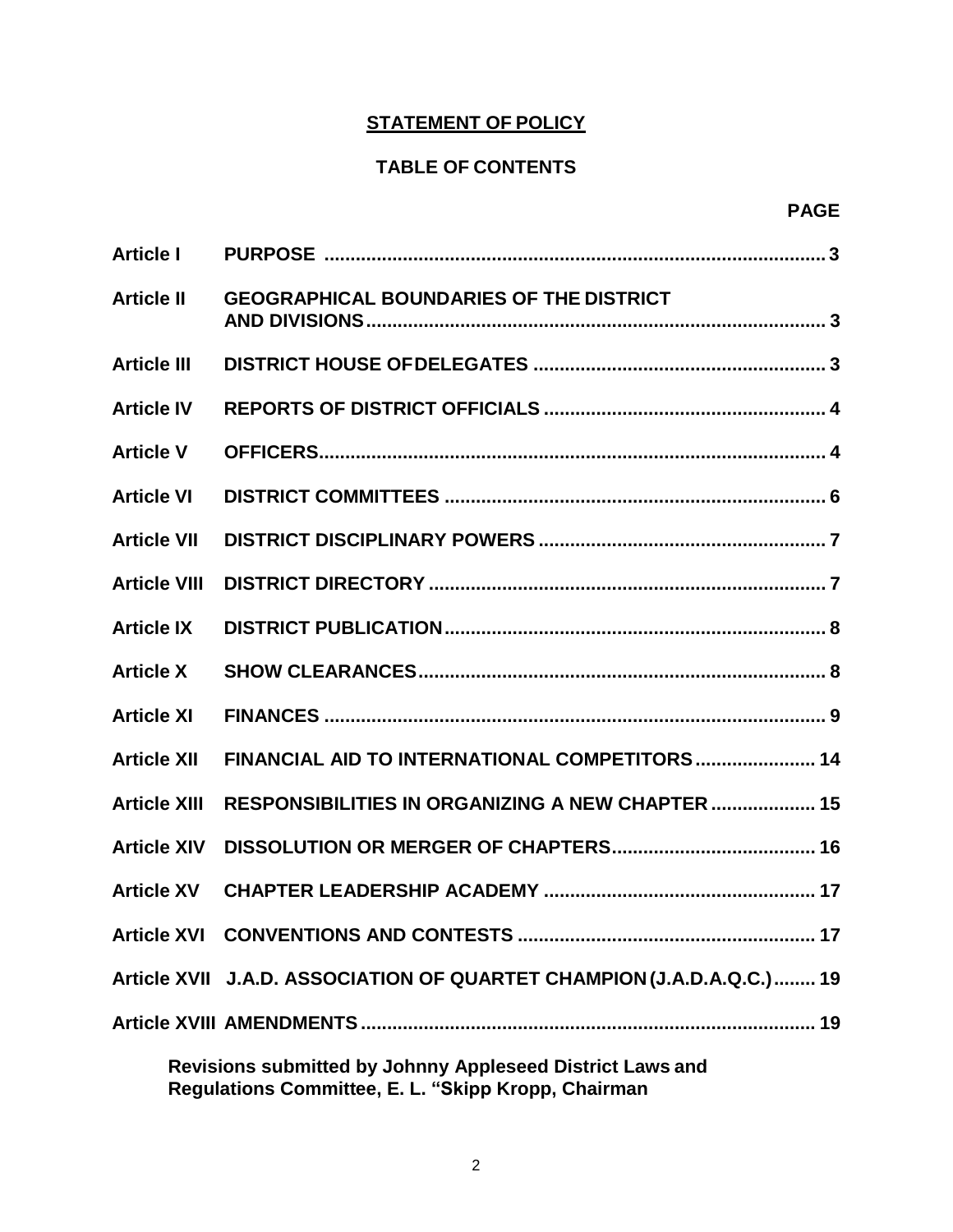#### **Article I - PURPOSE**

#### **1.01 PURPOSE**

From time to time the District House of Delegates and the District Board of Directors shall determine policy for the conduct of District affairs which is not appropriate for inclusion in District By-Laws, but which should be readily available to all members serving in an administrative capacity. To fulfill this need, the District House of Delegates and the District Board of Directors have adopted this STATEMENT OF POLICY. All policies adopted by the District House of Delegates in the future will be incorporated herein. An updated copy of the STATEMENT OF POLICY shall be posted on the District web page during the first quarter of each year and provided to District Officers, Chairmen of District Committees, and Secretaries of Chapters electronically by the District Secretary.

#### **Article II - GEOGRAPHICAL BOUNDARIES OF THE DISTRICT AND DIVISIONS**

#### **2.01 DIVISIONS**

The Society Board of Directors has established the Johnny Appleseed District boundaries. Subject to the approval of the House of Delegates, the District Board of Directors shall determine the number and establish the boundaries of Divisions within the District. Variations from these boundaries and in the number of Divisions, may be effected by the District Board of Directors if, in the District Board of Directors' judgment and with the consent of the Chapter involved, such variations would result in more efficient administration and harmonious service.

#### **Article III - DISTRICT HOUSE OF DELEGATES**

#### **3.01 HOW CONSTITUTED**

The District House of Delegates shall consist of those members designated in the Barbershop Harmony Society Standard District Bylaws. In addition, it shall be the policy of the Johnny Appleseed District that the three most recent past District Presidents who are still active members in the District shall be members of the House of Delegates.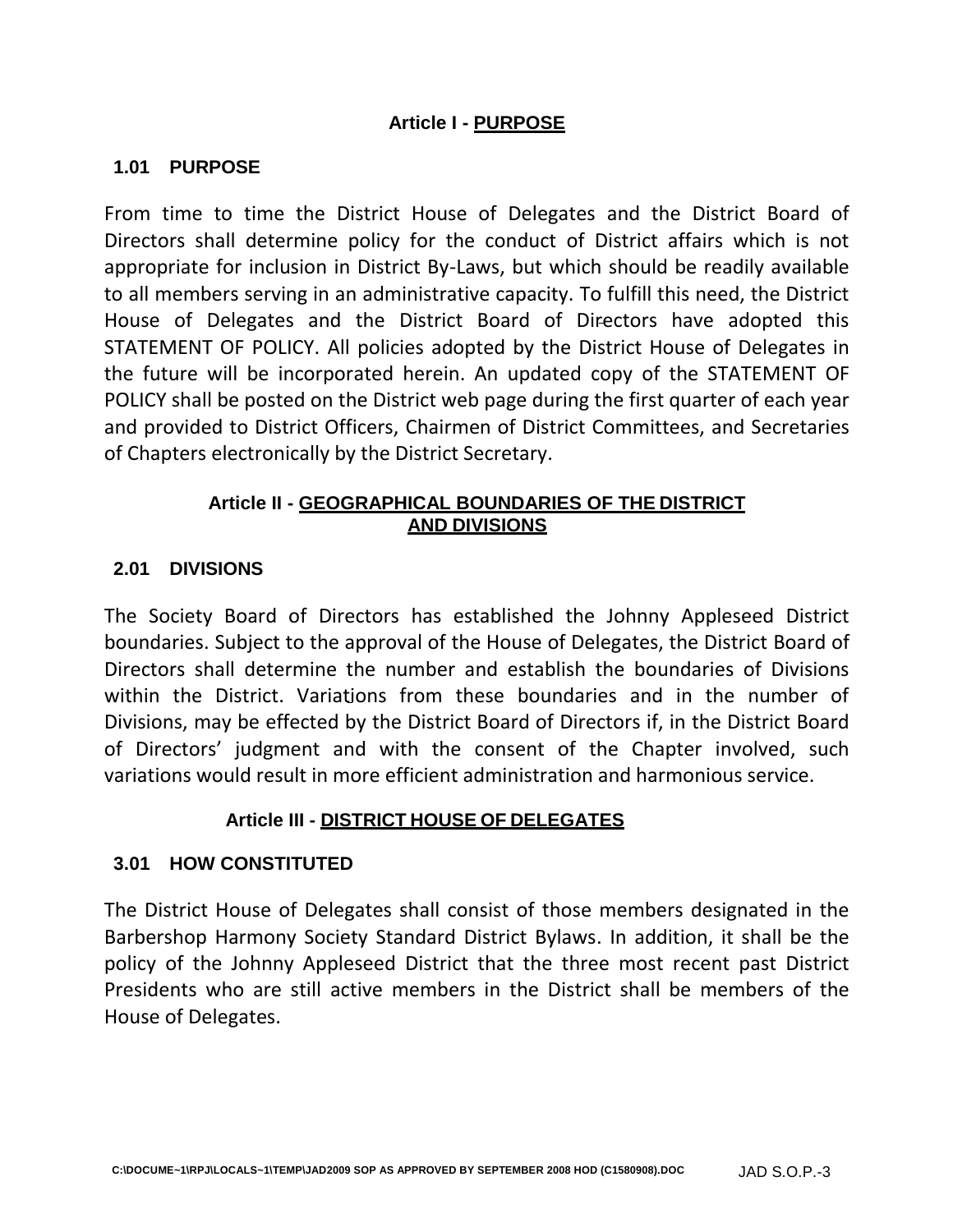#### **3.02 TIME**

The District House of Delegates shall hold at least two meetings a year. One of these shall be held in the first five months of the year. The other meeting shall be held in the Fall.

# **3.03 ORDER OF BUSINESS**

It shall be the policy of Johnny Appleseed District that, at the fall meeting of the Johnny Appleseed District House of Delegates, under the heading "new business," a Memorial Service shall be held honoring those members of Johnny Appleseed District who have passed away since the last prior Memorial Service.

# **Article IV - REPORTS OF DISTRICTOFFICIALS**

# **4.01 PROCEDURE FOR SUBMITTAL**

Members of the District Board of Directors, Chairmen of District Committees and other officials as designated by the District President, shall submit written reports semiannually or as requested by the District President. Each report shall state briefly the accomplishments of that official or committee for the period since the last report. The District Secretary shall collate all of the reports referred to above; the minutes of the last District House of Delegates meeting; the agenda; and any materials requiring action by the District House of Delegates and forward such material to each District Officer and Delegate at least 30 days prior to the Spring and Fall meetings of the District House of Delegates.

# **Article V - OFFICERS**

# **5.01 OFFICERS**

In addition to the House of Delegates electing the President, Executive Vice Presidents, Secretary, Treasurer, Immediate Past President, and four Board Members At Large, it shall be the policy of Johnny Appleseed District that the District President shall appoint an Operations Team consisting of District Directors for Contest and Judging, Events, Administrative Leadership, Chapter Relations/Fellowship, Music Leadership, Outreach, and Technology/Communications. The District Directors on the Operations Team are not members of the Johnny Appleseed District Board**.** In accordance with the Johnny Appleseed District Bylaws, each officer of the District shall be an active member in good standing of a chapter within the District, other than the Frank H.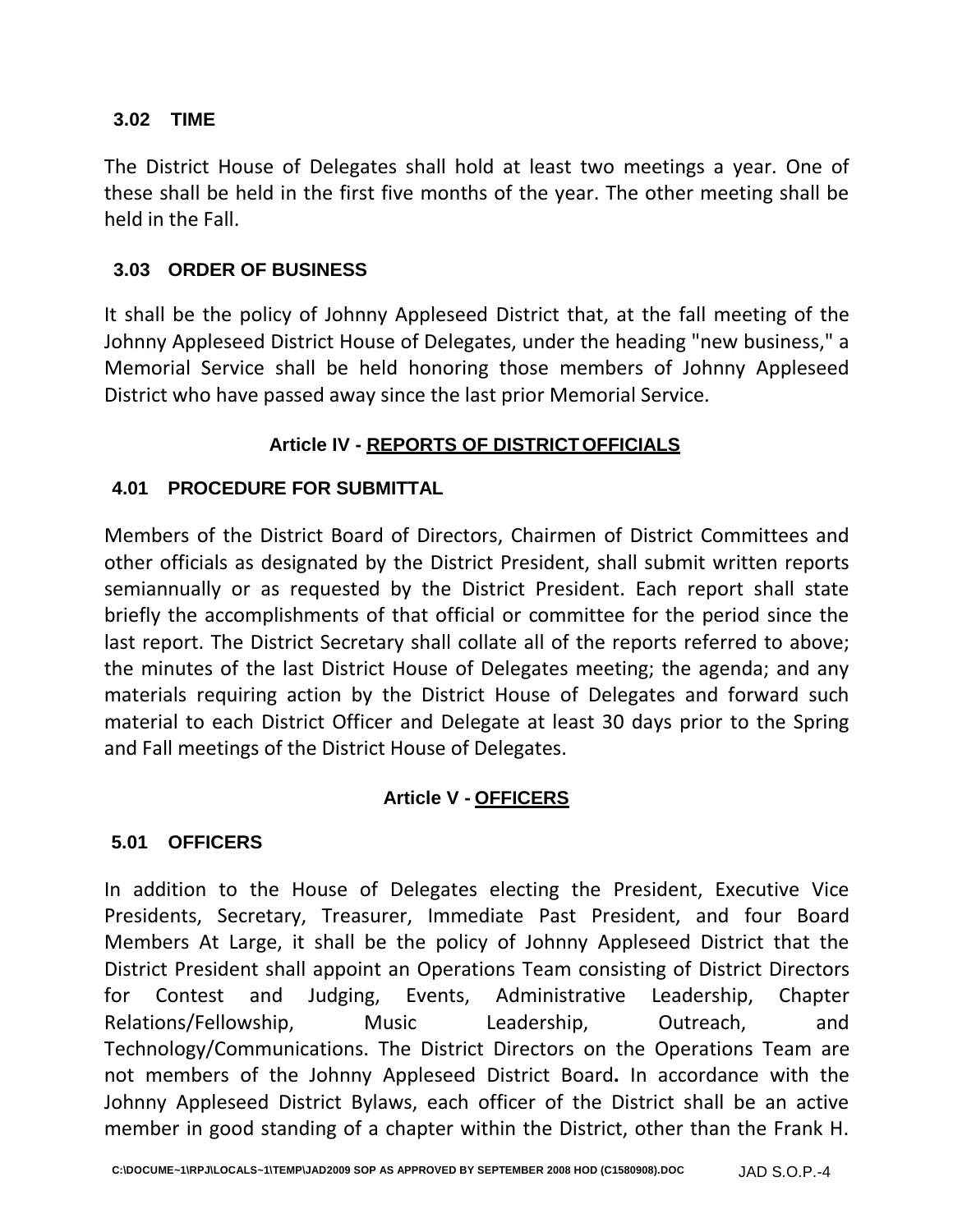Thorne Chapter at Large. A member in good standing is one whose chapter, district and Society dues are fully paid and who is not under suspension by his chapter or by the Society Board of Directors.

# **5.02 ELECTION OF OFFICERS**

The District Secretary, District Treasurer, and District Board Members at Large, elected by the House of Delegates, and all District Directors appointed by the District President, subject to re-election or re-appointment, may serve a maximum of six consecutive one-year terms and may not hold the same position again for one year after leaving office, provided that the Board, upon the recommendation of the District President, may extend any such term for a period of up to two years due to exigent circumstances. The District President, having served two consecutive terms of one year, shall not be eligible to succeed himself. The District Executive Vice President, having served two consecutive terms of one year, shall not be eligible to succeed himself, but shall be eligible for election as District President. The terms of office for District President and Executive Vice President are not subject to extension.

# **5.03 NOMINATIONS**

The Johnny Appleseed District Nominating Committee shall submit its slate of nominees for elected positions to the District Secretary at least 45 days prior to the fall House of Delegates meeting. The District Secretary shall then furnish to each Delegate a list of nominees for elected positions at least 30 days prior to such fall meeting.

# **5.04 VACANCIES IN OFFICE**

A. Any elected District officer who fails to perform his duties adequately may be requested to resign and may be removed from office by action of a two-thirds majority of the District Board of Directors.

B. If a person holding a District office moves out of the District, and is no longer active in District affairs, such office thereupon shall automatically become vacant.

C. All appointed officers serve at the will and pleasure of the District President, who may remove any appointee at his sole discretion, creating a vacancy in office which may then be filled by appointment of the District President of another candidate.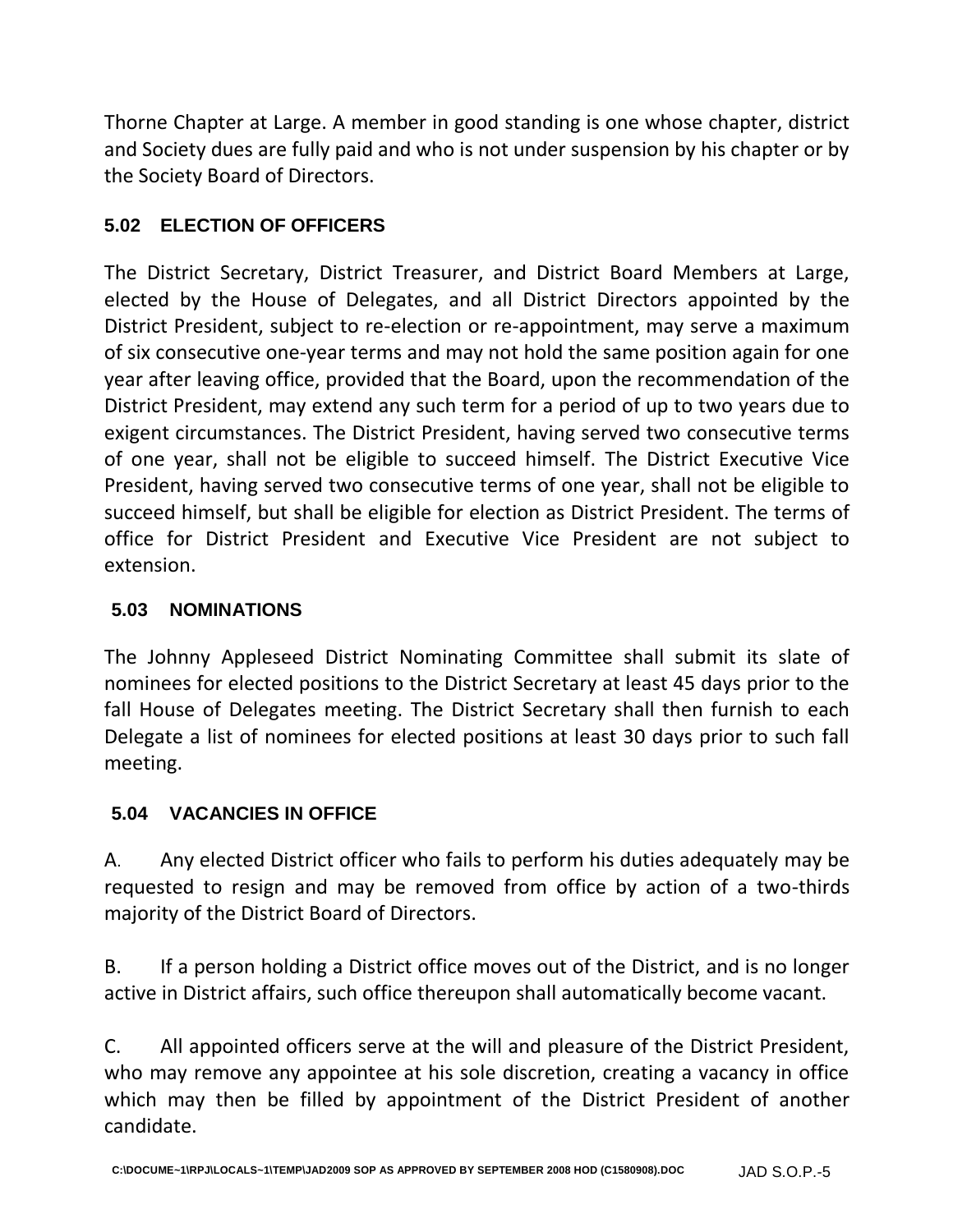# **5.05 DUTIES AND AUTHORITY OF OFFICERS**

A. Duties: The primary objective of the officers of the District shall be the supervision and administration of District affairs in such a manner as to promote District objectives or as otherwise directed by the Society Board of Directors.

B. Authority: All members of the Operations Team shall have both apparent authority and actual authority to engage in activities necessary to carry out their duties in their functional areas. This authority includes, but is not limited to, execution of contracts on behalf of the District and approval of expenditures up to amounts in the Board-approved budget.

# **5.06 OPERATIONS TEAM MEETINGS**

The District Operations Team shall meet at such times and in such locations as the District President shall determine but shall meet at least twice each calendar year. A majority of Operations Team members at any such meeting shall constitute a quorum.

#### **Article VI - DISTRICT COMMITTEES**

# **6.01 STANDING COMMITTEES**

Prior to January 1st but after his election, the District President-Elect shall appoint such of the following Standing Committees to serve during his term of office as will be required for effective prosecution of District functions:

**Ethics** International Convention Activities Laws and Regulations Memorial Service Nominating

In addition to the above Standing Committees, Special Committees may be appointed by the District President as necessary.

# **6.02 TERMS OF SERVICE FOR COMMITTEES**

All Standing Committees shall serve during the administrative year. All other Committees shall serve until assigned tasks are completed or until the Committee is terminated by the District President.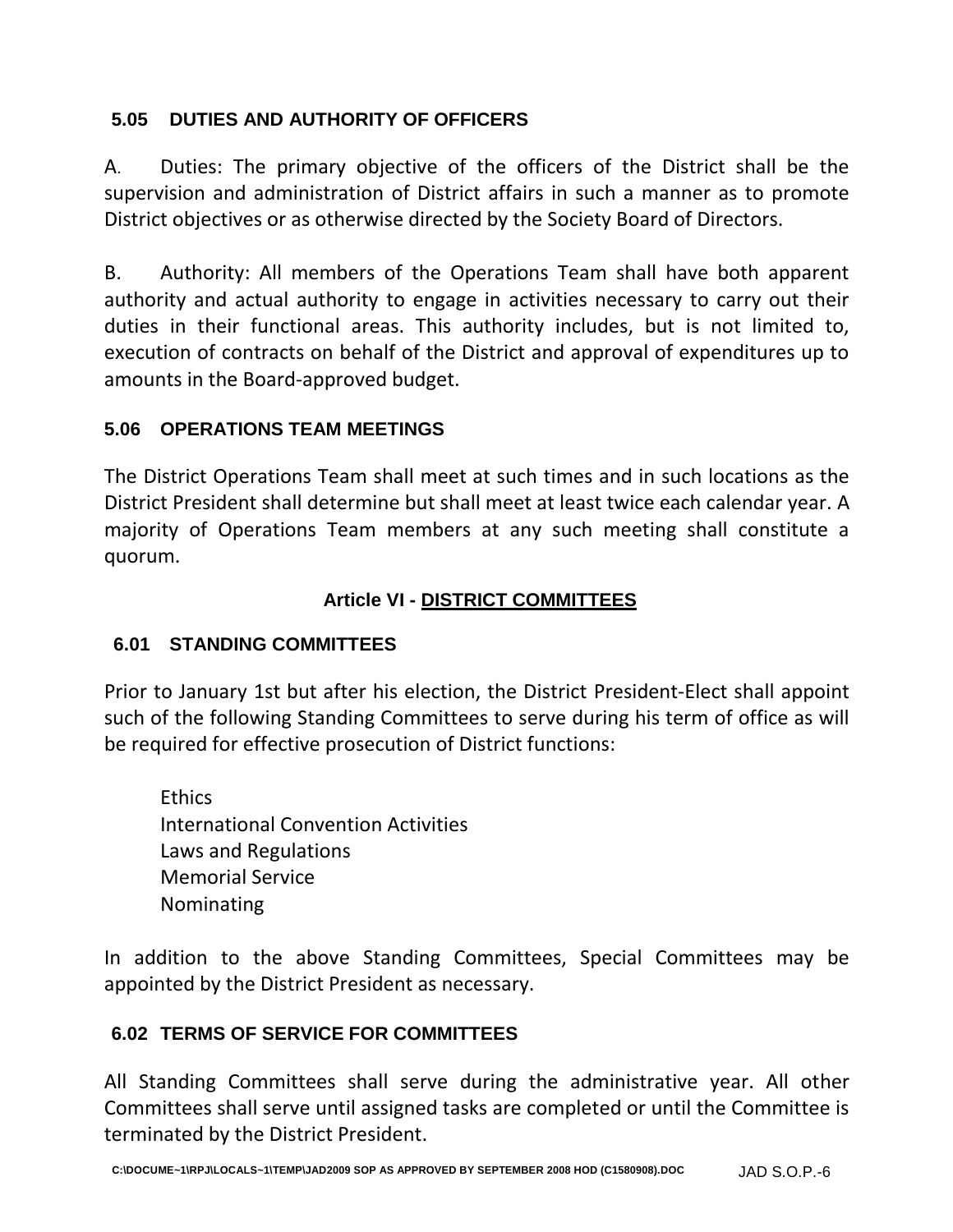#### **6.03 QUORUM**

A majority of all of the members of a Committee shall constitute a quorum at any meeting of such Committee unless otherwise provided in the Standard District Bylaws or by special action of the District President and/or District Board of Directors in establishing such a Committee.

#### **Article VII - DISTRICT DISCIPLINARYPOWERS**

#### **7.01 DISCIPLINARY POWERS**

The District Board of Directors may for cause and by majority vote, discipline, or request from the Society suspension of a member Chapter; or by unanimous vote, request expulsion of such Chapter provided that a copy of the charge or charges against such Chapter has been mailed to the President and Secretary of such Chapter at least 90 days prior to a hearing thereon. Such notice, further, shall state the time and place of the hearing. Following the hearing, the District Board of Directors shall notify the Society Board of its decision and, pending approval of the Society Board of said decision, shall then notify the President and Secretary of the member Chapter of the outcome of the hearing.

# **7.02 DISCIPLINE FOR FINANCIAL NONPARTICIPATION**

The membership of any Chapter whose District financial participation has not been received by the District Treasurer within three months of the date upon which said payment fell due shall be subject to disciplinary action by the District Board of Directors.

# **Article VIII - DISTRICT DIRECTORY**

#### **8.01 CONTENTS**

Each year the District Secretary shall be responsible for the preparation and distribution of a Johnny Appleseed District Directory. The Directory shall contain the roster of District Officers, Committee Chairmen, Chapters, Chapter Officers, District Delegates and such other information as the District Board of Directors shall approve. The District Directory shall be posted on the District web page as soon as possible after election of Chapter officers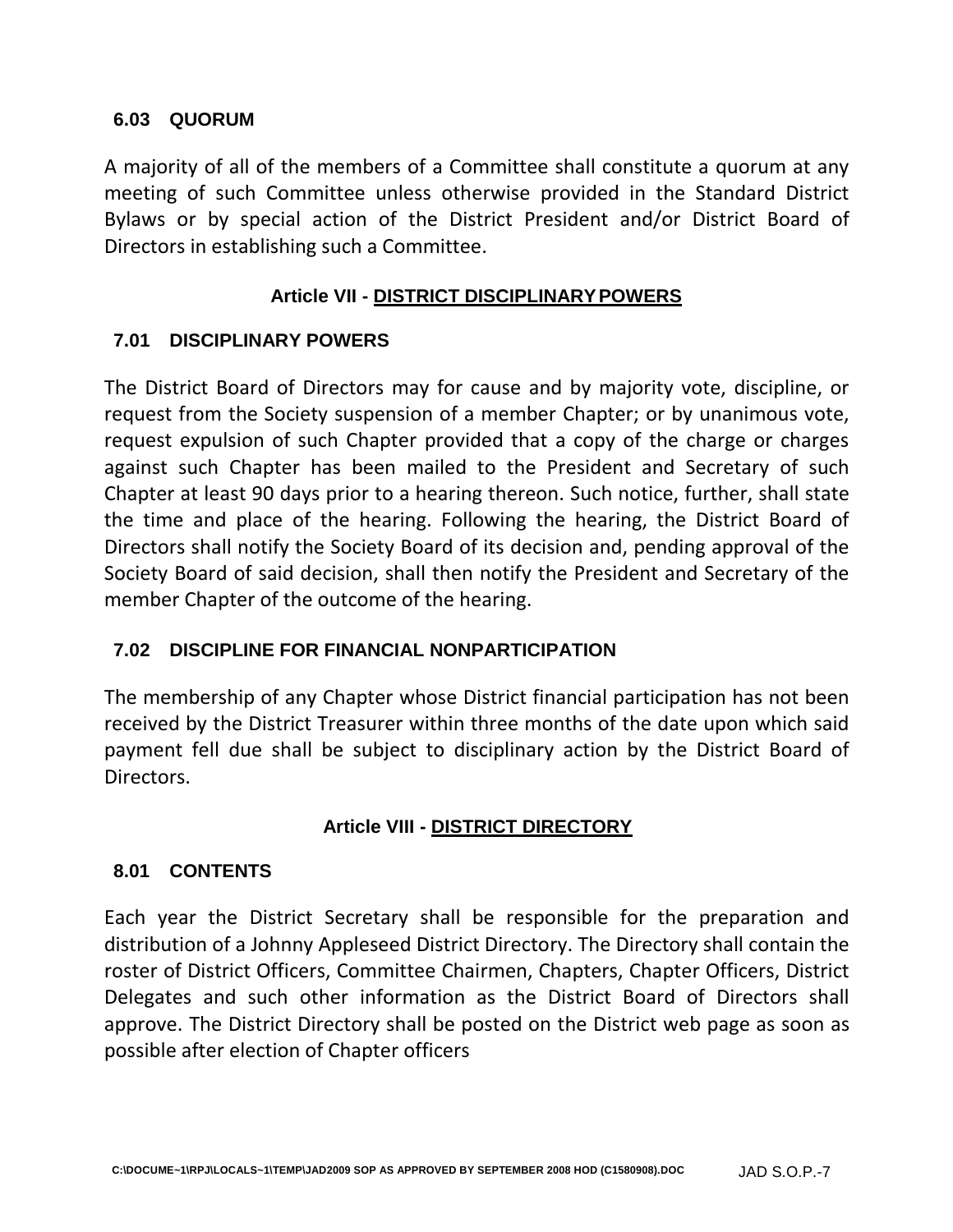#### **Article IX - DISTRICT PUBLICATION**

#### **9.01 TITLE AND OBJECTIVES**

The District shall publish a news service to be known as the Cider ExPress. The broad objectives of such District publication shall be to provide accurate and timely news of the Society, District and Chapter activity.

#### **9.02 EDITOR**

The Editor of the Cider ExPress shall be appointed by the District President upon consideration of the recommendation of the Director of Technology and Communication, and shall serve until he either resigns or is terminated by the District President with the approval of the District Board of Directors.

#### **9.03 DELIVERY METHOD**

The Cider ExPress shall be made available electronically to all J.A.D. members in good standing, and to such other Society members and as the District President may direct.

# **Article X - SHOW CLEARANCES**

#### **10.01 PURPOSE**

Chapters intending to present a chapter show shall obtain clearance from the District Secretary. The purpose of obtaining show clearances is to prevent conflicts in dates of activities between chapters, areas, Divisions or District sponsored functions. Conflicts make it difficult to obtain quartets or judges, prevent nearby Barbershoppers from attending both events, reduce public attendance and result in unpleasantness between chapters.

#### **10.02 PROCEDURE**

A. Granting of clearances will be done only by the District Secretary. The filing of a BMI/SESAC application with the District Secretary shall constitute a chapter's request for show clearance. Normally, a clearance should not be granted for two events in the same area on the same date. Where the distance between chapter meeting places/ or show sites is less than 50 miles (one way) the shows are by definition within "the same area", and a conflict is presumed to exist. However, if the distance between the events or other pertinent facts indicate that no conflict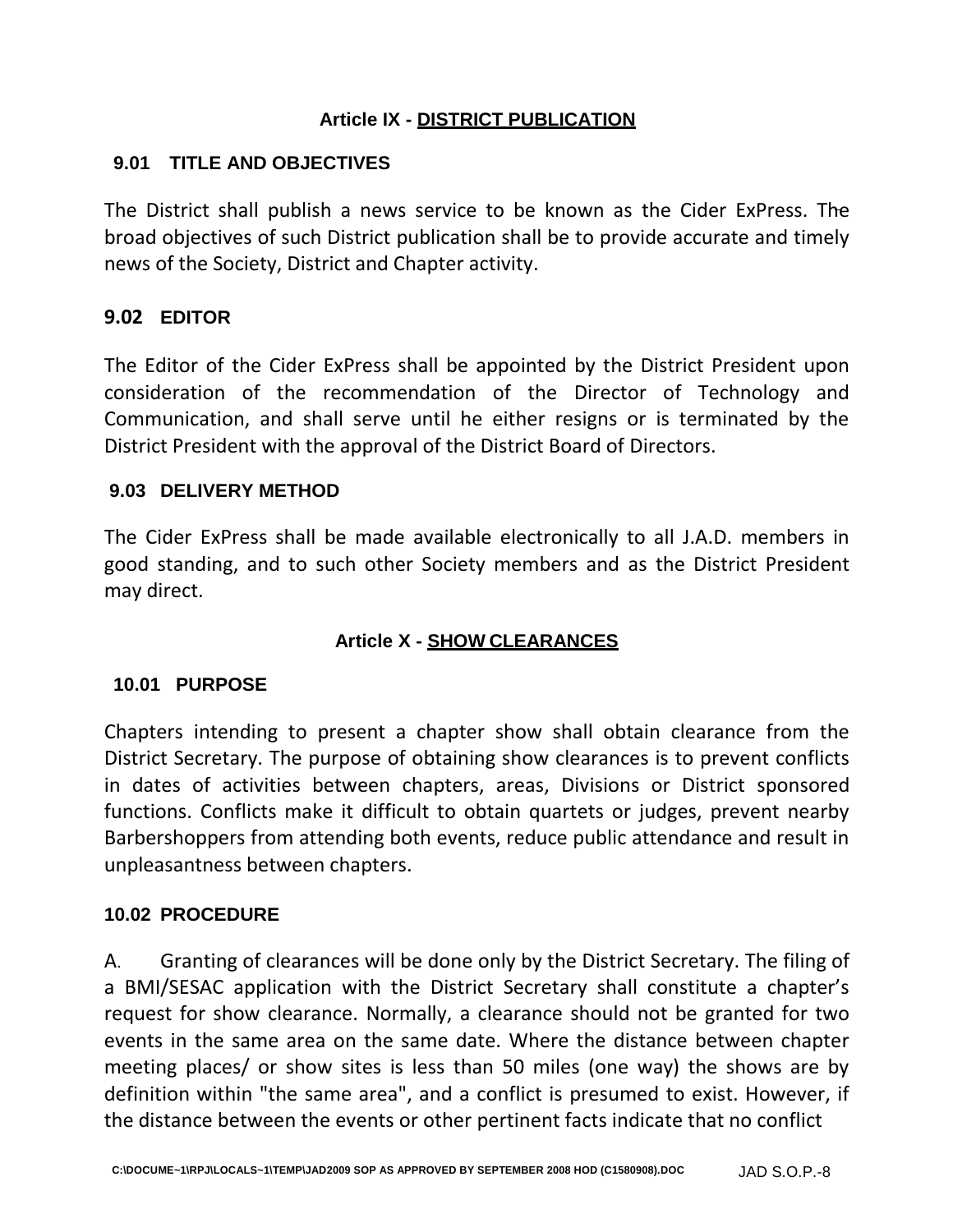will result, the District Secretary may grant the requested clearance at his discretion.

The foregoing notwithstanding, District events are scheduled for the good of every member in the District and, therefore, a conflict is presumed to exist between any scheduled chapter event requiring a clearance and a District event scheduled for the same day and the District Secretary shall not grant clearance for the chapter event.

B. The Secretary shall promptly notify the requesting group of the clearance granted. An information copy of this clearance shall be sent to the Editor of the Cider ExPress.

# **10.03 REPORTS**

At intervals no more frequent than once a month, the District Secretary will prepare an updated list of clearances granted. Such lists will include the date and Chapter concerned and the event for which clearance was granted, such as Annual Show, etc., and shall also include District and International Conventions. To inform the District membership, the latest updated list of clearances will be published in the Cider ExPress.

# **10.04 PERMANENT CALENDAR**

The District President shall establish and maintain a permanent calendar on a five year basis, containing all Society and District cleared events.

# **Article XI - FINANCES**

# **11.01 DISTRICT FINANCING**

A. All Chapters, as members of the District shall be obligated to share in the financing of the District.

B. Each year, prior to the annual Fall Meeting of the House of Delegates, the District Finance Committee shall prepare a budget for the succeeding year. Such budget shall be submitted to the annual Fall Meeting for approval. A copy of the proposed budget shall be submitted to the District Secretary 45 days prior to the Fall Meeting and sent electronically to each member of the House of Delegates no later than 30 days prior to such meeting.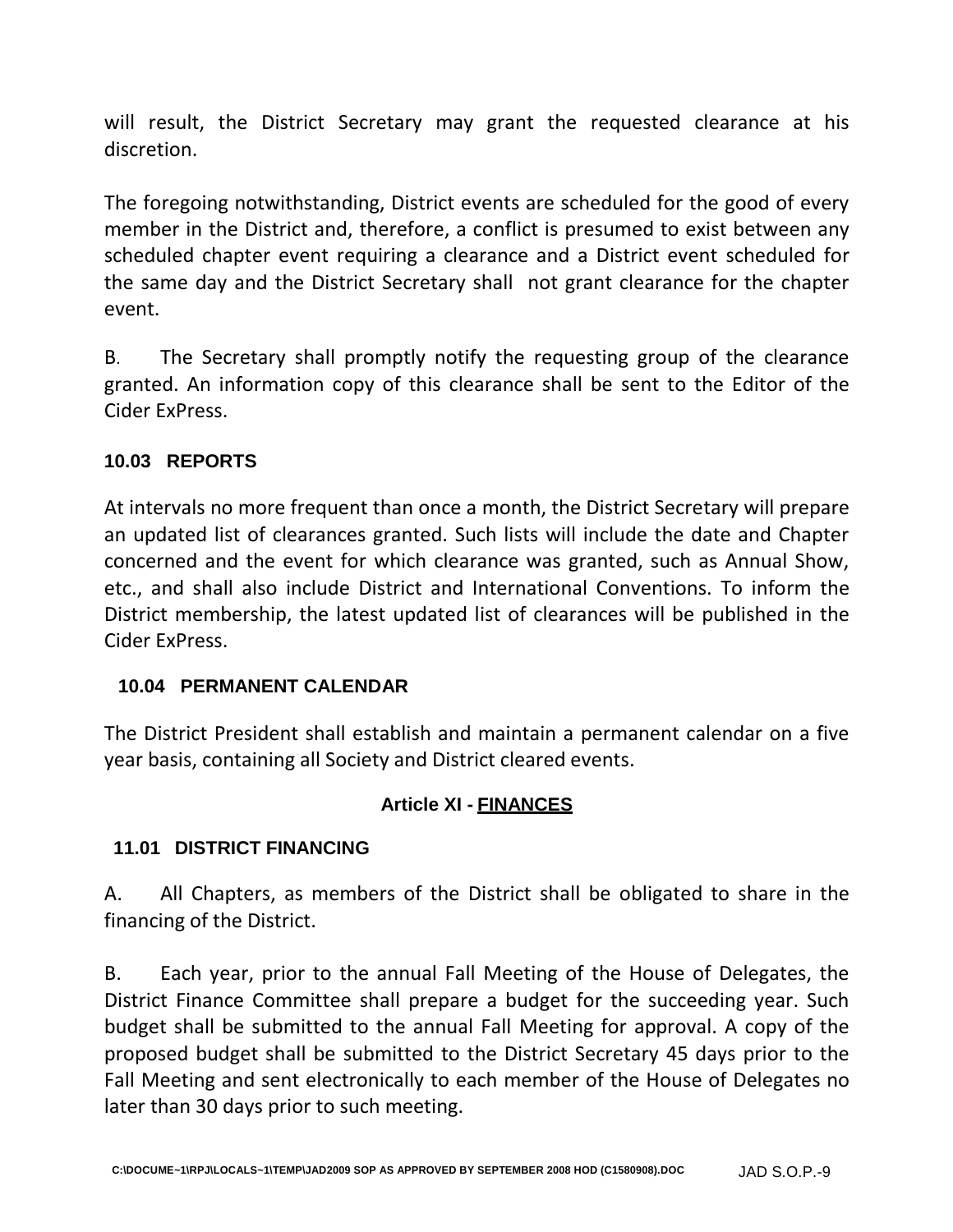C. Each Chapter of the District shall pay to the District current District per capita assessment for each member of Chapter. Such assessment shall be due and payable in the same manner as Society per capita assessment.

D. Special assessments may be made on member Chapters, when and if necessary, only by a two-thirds vote of the House of Delegates.

E. A member of the House of Delegates may propose changes to the budget from the floor of the House of Delegates meeting. Such proposed changes must receive a two-thirds affirmative vote of the delegates present to be accepted.

# **11.02 FINANCIAL MANAGEMENT**

A. Policy

(1) To assist and advise the District Board of Directors, the District President shall appoint a District Finance Committee. The Committee shall have the responsibility:

- a) for the preparation of the annual budget.
- b) for the analysis of District expenditures and income.
- c) of advising the District Board of Directors and District House of Delegates of fiscal policy and financial health of the District.
- d) for periodic auditing of the Treasurer's books.

(2) All proposals submitted to the District Board of Directors to institute, eliminate or modify a function, service or responsibility, shall be directed to the Finance Committee for a report at the next District Board of Directors' meeting as to the effect of the proposal on the District budget.

(3) Amounts budgeted for a function shall not be considered a limitation but it is expected that expenses will not be permitted to exceed the amount budgeted by more than five percent (5%) without approval by the District President with subsequent budget revision at the next District Board of Directors' meeting.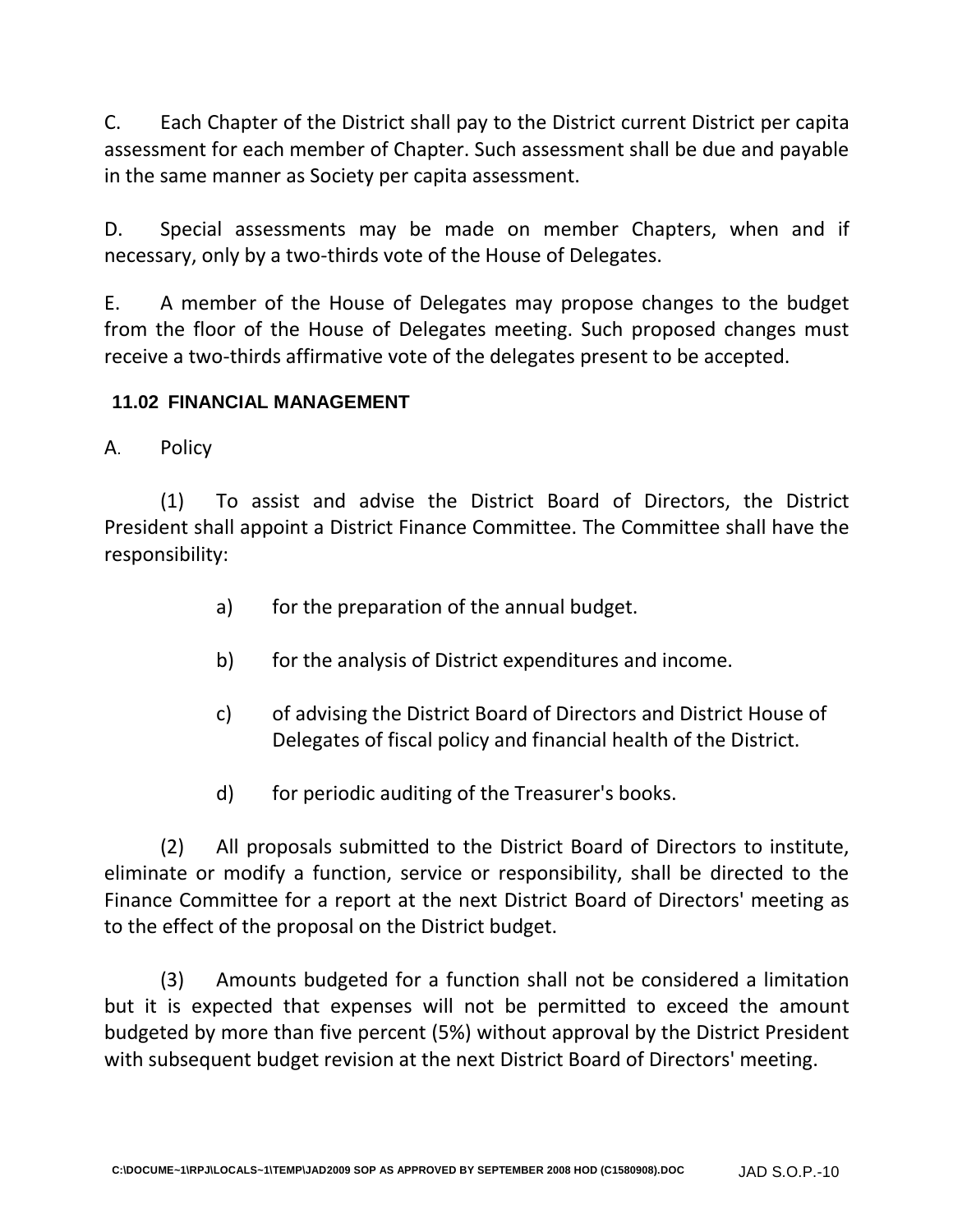#### B. Budget Preparation and Adjustment

The District Finance Committee shall consult with the District Board of Directors as necessary and shall prepare a preliminary budget proposal for the ensuing fiscal year and shall furnish copies of this preliminary budget proposal to the District President and the District Board of Directors with appropriate explanatory notes. The Treasurer shall also furnish at the same time a Balance Sheet and a report of actual expenses and income compared to the budget for the current fiscal year as of June 30. This preliminary budget proposal, with recommendations by the Finance Committee, shall be placed on the agenda at the summer District Board of Directors' meeting and a budget proposal for submission to the District House of Delegates at the Fall House of Delegates meeting shall be agreed upon at the summer meeting.

#### **11.03 DISTRICT INCOME**

Each member of the Johnny Appleseed District will be assessed an annual per capita dues of \$25. Exceptions to this assessment will be in accordance with Society policies accorded senior citizens and youth; further, no second or multiple district dues shall be assessed to any Johnny Appleseed District member who holds dual or multiple memberships in two or more chapters within the Johnny Appleseed District.

#### **11.04 DISTRICT EXPENDITURES**

- A. Control of Expenditures
	- (1) Expense account vouchers must be submitted for approval as follows:
		- a) Committee Chairmen and Committee Members submit vouchers to the District Director as directed by the District President.
		- b) District Directors, Immediate Past President, Secretary, Treasurer and Society Board Members submit vouchers to the District President.
		- c) District President submits vouchers to District Treasurer.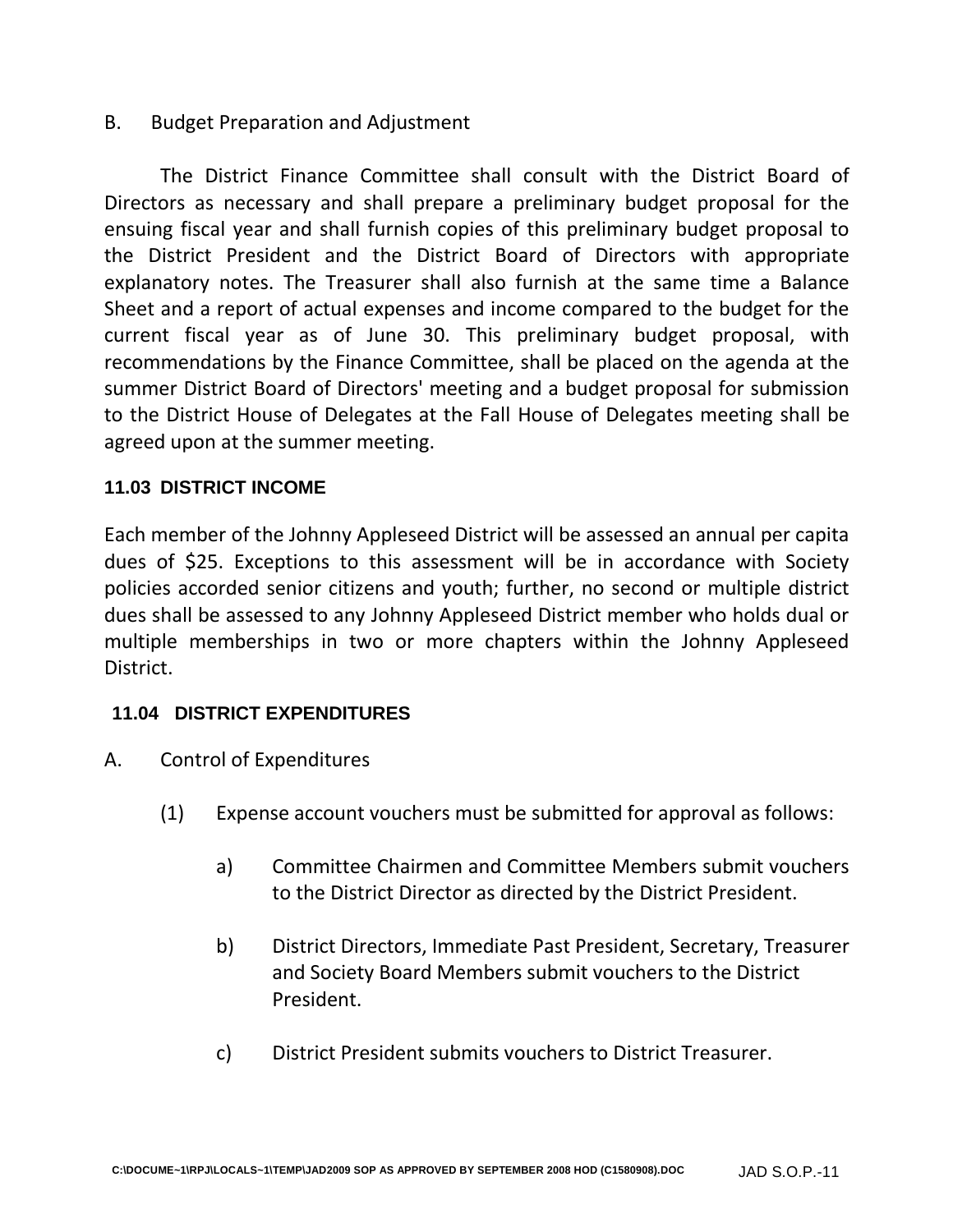(2) All expense vouchers must be accompanied by appropriate receipts substantiating the request and explanations as to date, location, activity and mileage.

(3) Expense vouchers shall be separated by responsibility, i.e., persons acting in multiple capacities should prepare a separate voucher for each such responsibility, e.g., Committee Chairman, District Director and Committee member, etc., except where the responsibility is directly linked to another responsibility, e.g., District Director-Contest and Judging and Convention Committee member. Multiple activities for the same responsibility may be combined on a single voucher, e.g., multiple chapter visitations.

# B. Allowable Personal Expenditures

(1) Eligibility for Reimbursement

Members of the District Board of Directors, Chairmen of District Committees, and other officials who may be elected or appointed at the District level of activity are entitled to reimbursement for expenses incurred in the conduct of their responsibilities, including attendance at meetings of the District Board of Directors and District House of Delegates when required by the District President.

- (2) Extent of Reimbursement
	- a) Standard public transportation fares (including taxes).
	- b) Use of private automobile, at \$.35 per mile. This reimbursement is regardless of the number of passengers in the vehicle and includes all tolls, parking charges etc. For trips over 500 miles (one-way), the use of public transportation is encouraged. Reimbursement will be based on the best available air coach fare or mileage, whichever is less.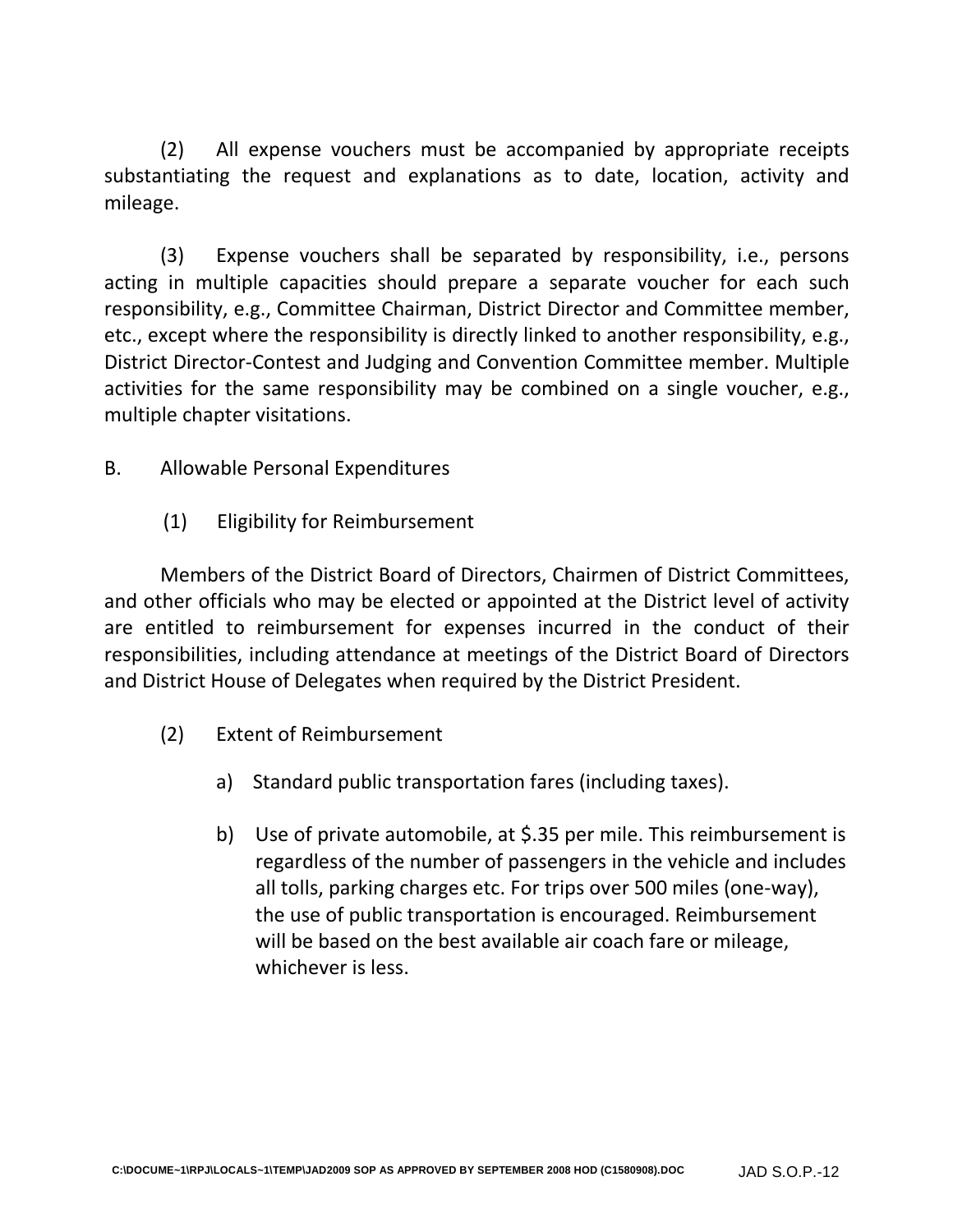- c) When necessary, reimbursement of hotel/motel room charges at an amount equivalent to the double occupancy rate per night within the Johnny Appleseed District and the full occupancy rate per night when attending other authorized activities outside the Johnny Appleseed District. The full occupancy rule shall also apply when a member is requested to stay at the hotel and is the odd numbered guest.
- d) Reimbursement of incurred meal expenses according to the following schedule, when authorized:
	- 1) Breakfast \$7
	- 2) Lunch \$10
	- 3) Dinner \$15
- e) Postage and telephone charges.
- f) Stationery and supplies.
- C. Reimbursement of District Officials for Society Activities

Subject to the guidelines set forth in Article 11.04(B)(2) above, the District President, Society Board Member, and District Directors will be eligible for reimbursement of expenses not covered by the Society when requested to participate in activities approved by the District President, e.g., District President's Forum, Society Board Meetings and Convention. The following guidelines are set forth to cover such activity:

(1) District President and Executive Vice President- Eligible for expenses not otherwise reimbursed to attend District President's Forum, District President's Meeting at the Society's Mid-Winter Convention, and International Convention. Reimbursement will include transportation, lodging, meals and convention ticket from the time required for being present through the end of the activity.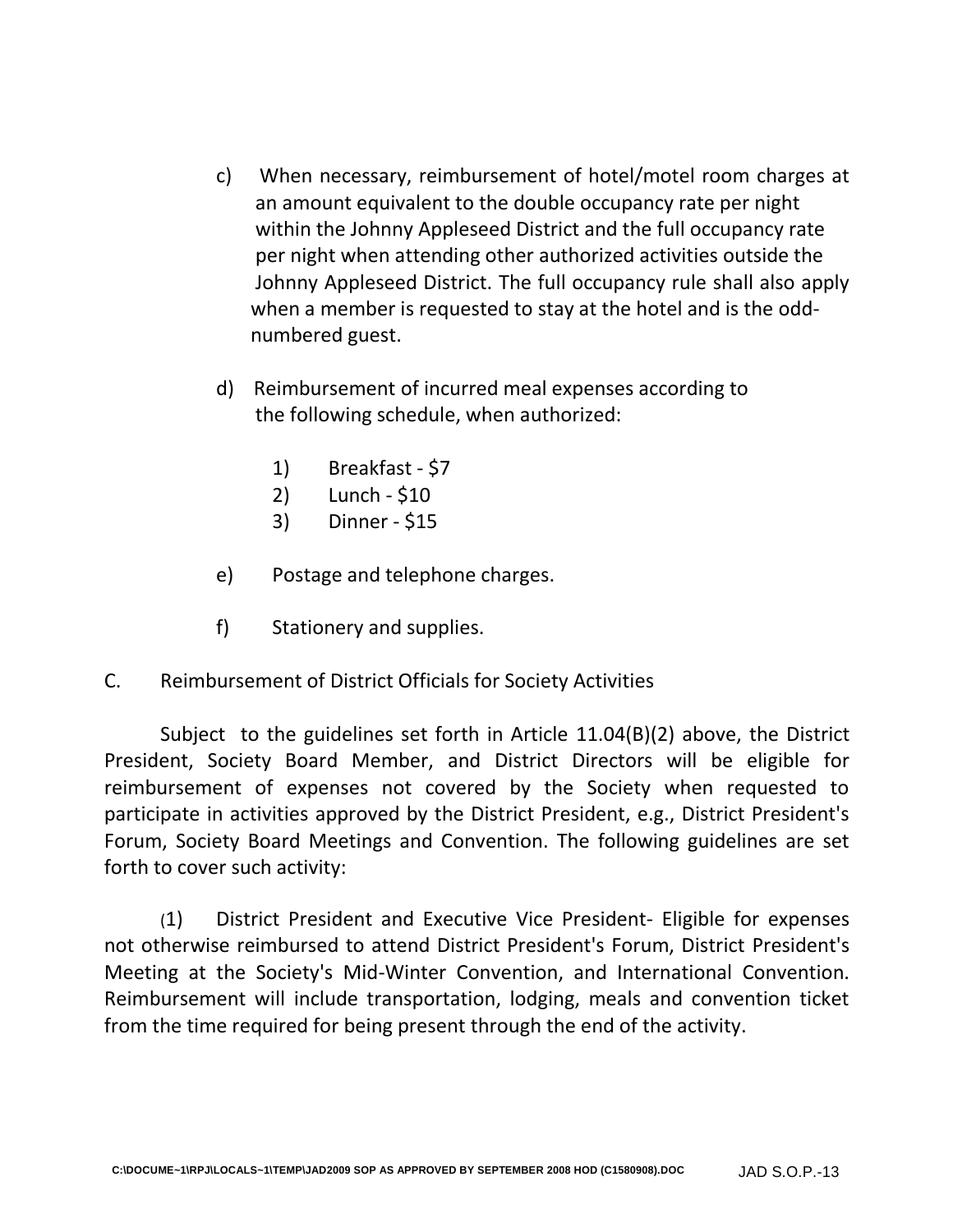(2) District Directors - Eligible for expenses not otherwise reimbursed to attend Society meetings and activities when invited. For such meetings held in conjunctions with the Annual International or Midwinter contest and convention, the District Directors will be reimbursed for transportation, lodging, and meals for the time required for being present at the activity.

(3) Any District Board Member or Board Member-elect, when requested to attend a meeting by the Society or District President shall be eligible for reimbursement of expenses in a similar manner providing prior approval has been granted by the District President.

(4) District International Convention Activities Chairman (DICAC) - The DICAC shall be eligible for reimbursement of travel expenses, three days hotel expenses [see Article 11.04(B)(2)] and any out-of-pocket expenses directly associated with the District's hospitality functions, provided the District holds a function at the International Convention.

# **11.05 JUDGES CERTIFICATION/RECERTIFICATION**

The District shall reimburse some of the expenses incurred by District Judges in the process of becoming certified or maintaining their certification in connection with attendance at Category School. All expenses shall be reimbursed in accordance with Article 11.04(B)(2). The expenses to be reimbursed include transportation and school tuition for Certified Judges attending recertification school, transportation and tuition for each Candidate Judge attending certification school plus \$100 for each Candidate Judge who practices out of District (maximum of twice per year per Candidate Judge), and transportation and tuition to Candidate school for those Applicant Judges who pass the course and become Candidate Judges.

# **Article XII - FINANCIAL AID TO INTERNATIONALCOMPETITORS**

# **12.01 GENERAL**

Each year at least one Chorus and several Quartets are selected through International Preliminary Contests to represent Johnny Appleseed District in the International Chorus and Quartet Contests. While representing the District in International Competition is a distinct honor, it often carries with it a significant financial obligation.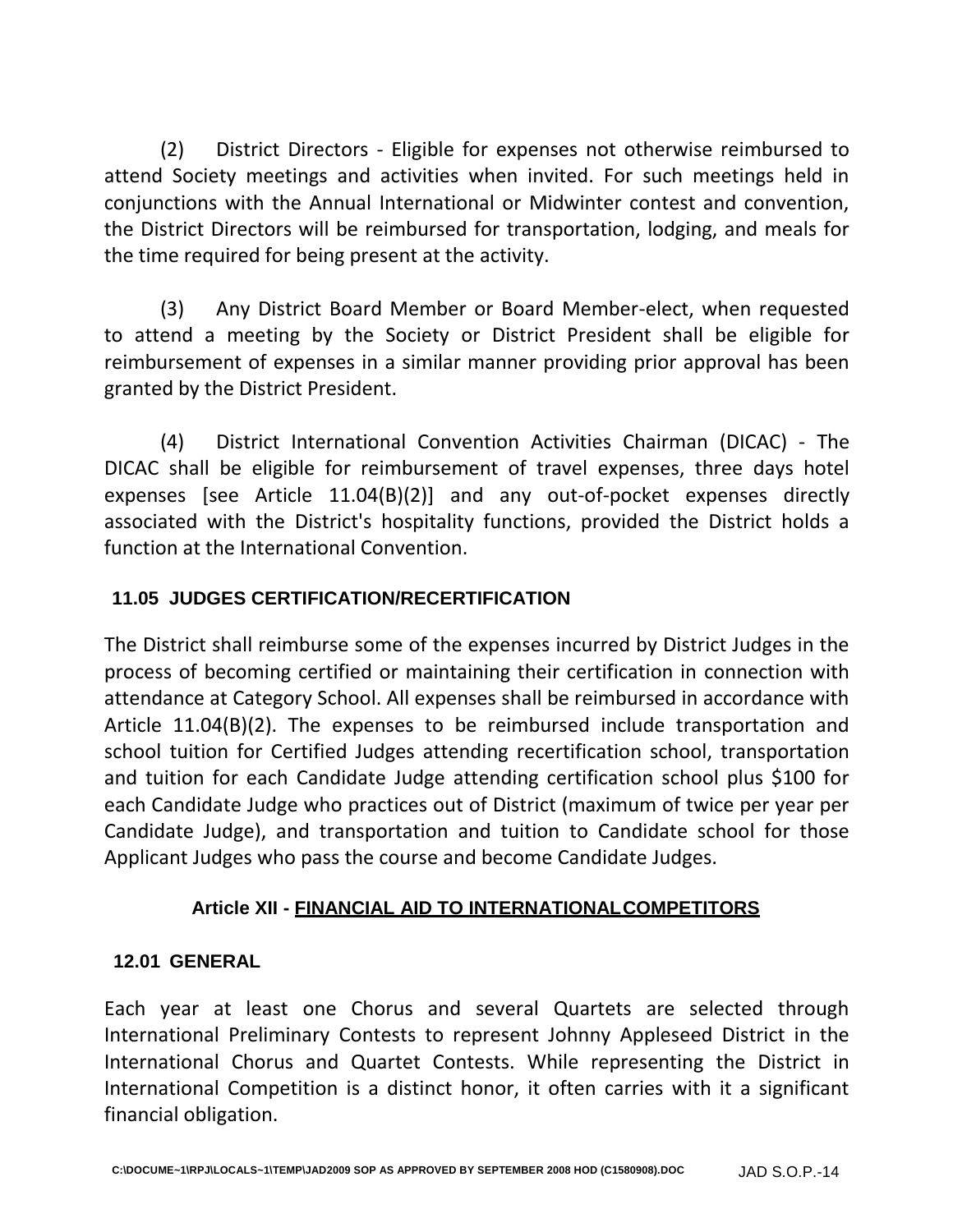# **12.02 FINANCIAL AID TO INTERNATIONAL REPRESENTATIVES**

The following shall apply in budgeting and disbursing aid to Quartets:

A. Aid shall be provided only to members of those Quartets who actually go to the International Contest for the purpose of competing.

B. Aid shall be provided only to members of those Senior Quartets who actually go to the Midwinter Contest for the purpose of competing.

# **12.03 CHORUS AND QUARTET ALLOCATION**

The amount to be dispersed in any given year shall be determined by action of the Johnny Appleseed District's Board of Directors, and be based on the sound fiscal policy of maintaining a balanced budget for the year in which any financial aid awards are made. Accordingly, the District Board of Directors shall determine in each year whether there is sufficient revenue to make any contribution. If the determination is made that sufficient funds exist, an appropriate financial aid amount shall be established each year.

# **Article XIII - RESPONSIBILITIES IN ORGANIZING A NEW CHAPTER**

# **13.01 DISTRICT DIRECTOR**

A. Any possibility of establishing a new Chapter shall be brought to the attention of the District Director – Administrative Leadership. If the first information comes from Society Headquarters, the District Director – Administrative Leadership shall locate a sponsoring Chapter.

B. In considering a request for the granting of a license to operate as a Chapter of SPEBSQSA, Inc., the District Director – Administrative Leadership shall determine whether or not the requirement that a majority of the licensees are new to barbershopping, or their membership has lapsed for more than one year has been satisfied.

C. The District Director - Administrative Leadership shall direct the extension activities of the sponsoring Chapter. All correspondence to the District and Society Office shall be by, or through, the District Director – Administrative Leadership. The District Director – Administrative Leadership shall recommend the area in which the new chapter is to be placed.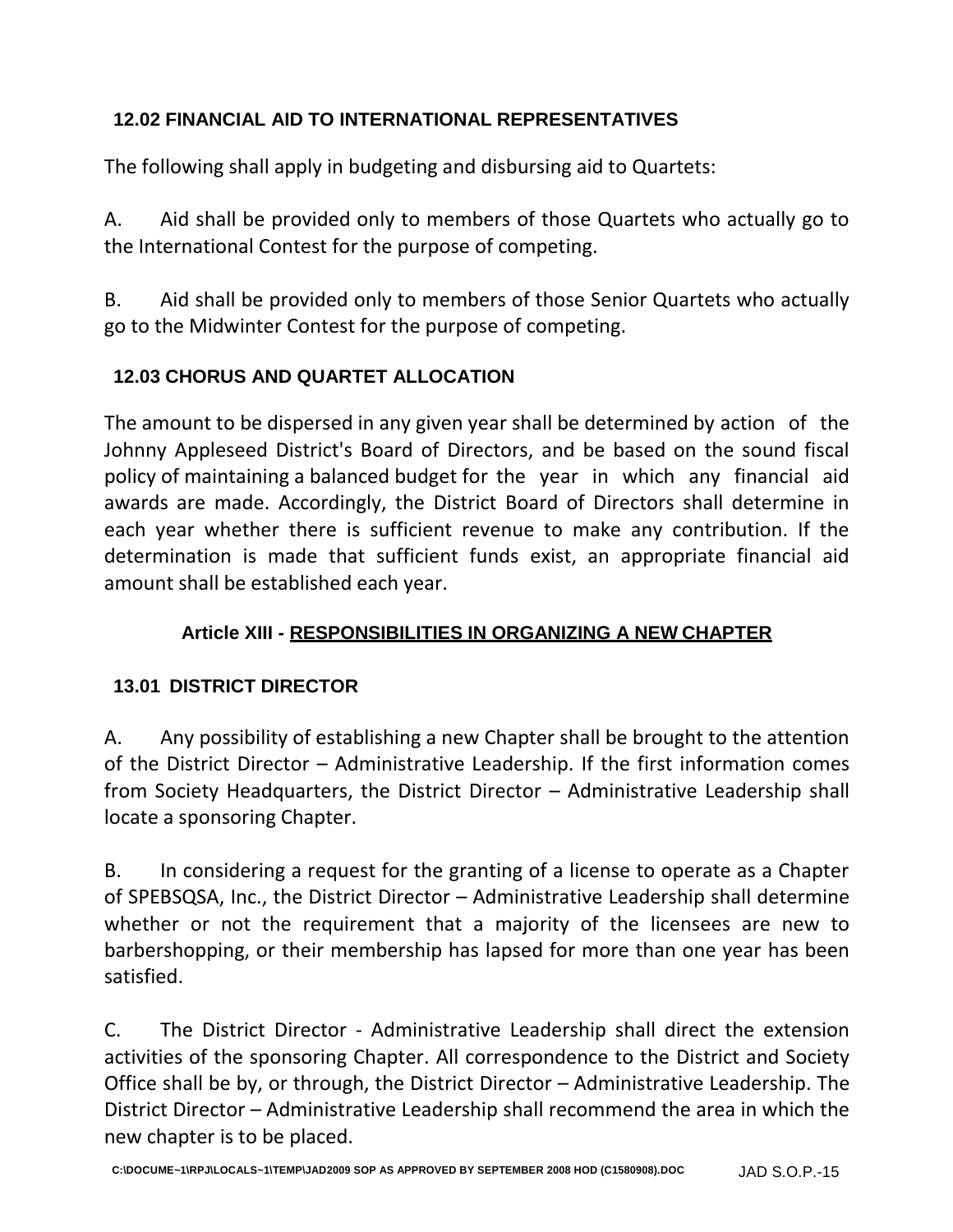#### **13.02 SPONSORING CHAPTER**

The responsibility of a sponsoring chapter is to visit the new licensed Chapter, help with recruitment, loan music to expand the library, and many other special incentives to encourage the new Chapter to become part of our singing Society.

# **Article XIV – DISSOLUTION OR MERGER OFCHAPTERS**

#### **14.01 DISSOLUTION**

A. In the event a Chapter elects to surrender its charter, the Chapter President shall notify the District President in writing of its intent and proceed as provided in the Standard Chapter By-Laws.

B. No Chapter charter shall be surrendered or revoked without the specific recommendation of the District Director – Administrative Leadership.

C. No Chapter charter, or license, shall be revoked before and until an investigation has been completed by a special committee of the District Board of Directors appointed by the District President. Said special committee shall report its findings and recommendations to the District Board of Directors in a timely fashion.

D. A Chapter charter or license may not be revoked or suspended without an affirmative vote of a majority of the District Board of Directors.

# **14.02 MERGER**

When two or more Chapters wish to merge, each shall so notify the District Director – Administrative Leadership in writing. Said written notification shall contain, among other things, a Chapter Board of Directors' resolution so stating the intent; evidence that two-thirds of the Chapter membership have cast an affirmative vote for the proposed merger; and that all Chapter members in good standing received two weeks' prior notice outlining the proposal and the date of voting. The District Director – Administrative Leadership shall submit the Chapter notification to the District Board of Directors through the District President. In the event the District Board of Directors approves the merger, said merger shall not take effect unless and until the Society office has notified the District Board of Directors and the merging Chapters that the merger is of record. All property and funds of each of the merging Chapters shall become the property of the emerging Chapter.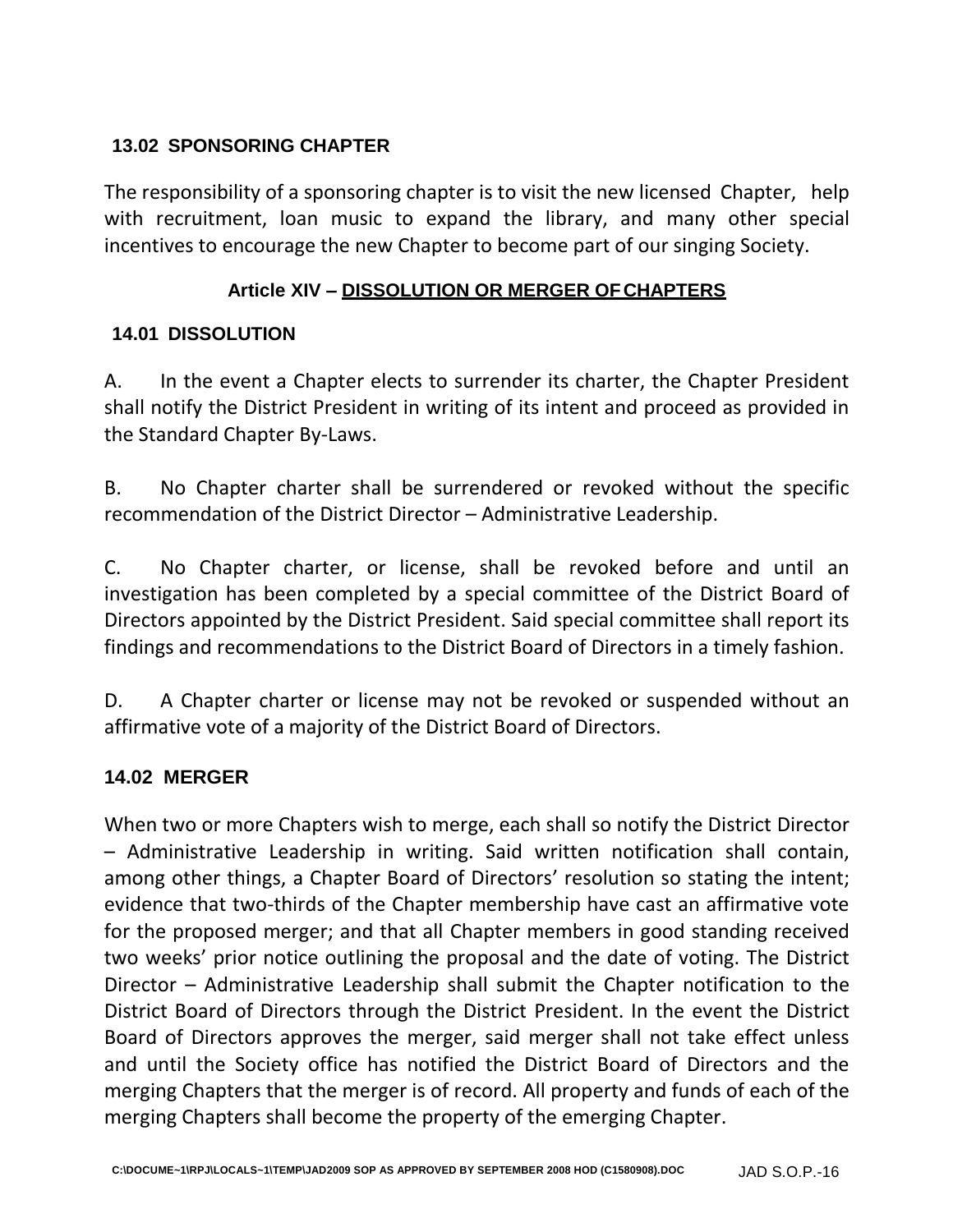# **Article XV – CHAPTER LEADERSHIP ACADEMY**

#### **15.01 TIME**

Once each year, following election of new Chapter Officers and prior to the beginning of their respective terms in office, all chapter officers-elect shall be urged and encouraged to attend a District-sponsored seminar for the purpose of receiving training in their duties. These seminars will be known as the Leadership Academy (LEADAC).

#### **15.02 LOCATION**

LEADAC will be held in a centrally located city in the District, to be selected by the District Board of Directors.

#### **15.03 RESPONSIBLE OFFICER**

The District Director - Events shall have responsibility for the LEADAC facilities and the District Director – Administrative Leadership shall be responsible for securing those faculty members other than those secured by the Society staff.

# **ARTICLE XVI – CONVENTIONS AND CONTESTS**

#### **16.01 EVENTS TEAM**

The District Events Team is chaired by the District Director - Events. The Events Team is in charge of recommending sites for all District conventions, the procedures for conducting contests, and the scheduling of events at the conventions. The District Events Team is responsible to the Johnny Appleseed District Board of Directors.

#### **16.02 GENERAL**

A. The District may hold either one or two conventions each year. If the District holds two conventions, they shall be held in the Spring and Fall. If the District holds only one convention, it shall ordinarily be held in the Spring. However, the District may choose annually to change from Spring to Fall or Fall to Spring to accommodate contracts or allow for experimentation. Decisions to switch must be made in writing to BHS by July 1 of the year prior to a proposed change in procedure. Changes in the convention schedule are subject to adequate notice to District chapters and quartets and approval by BHS If required.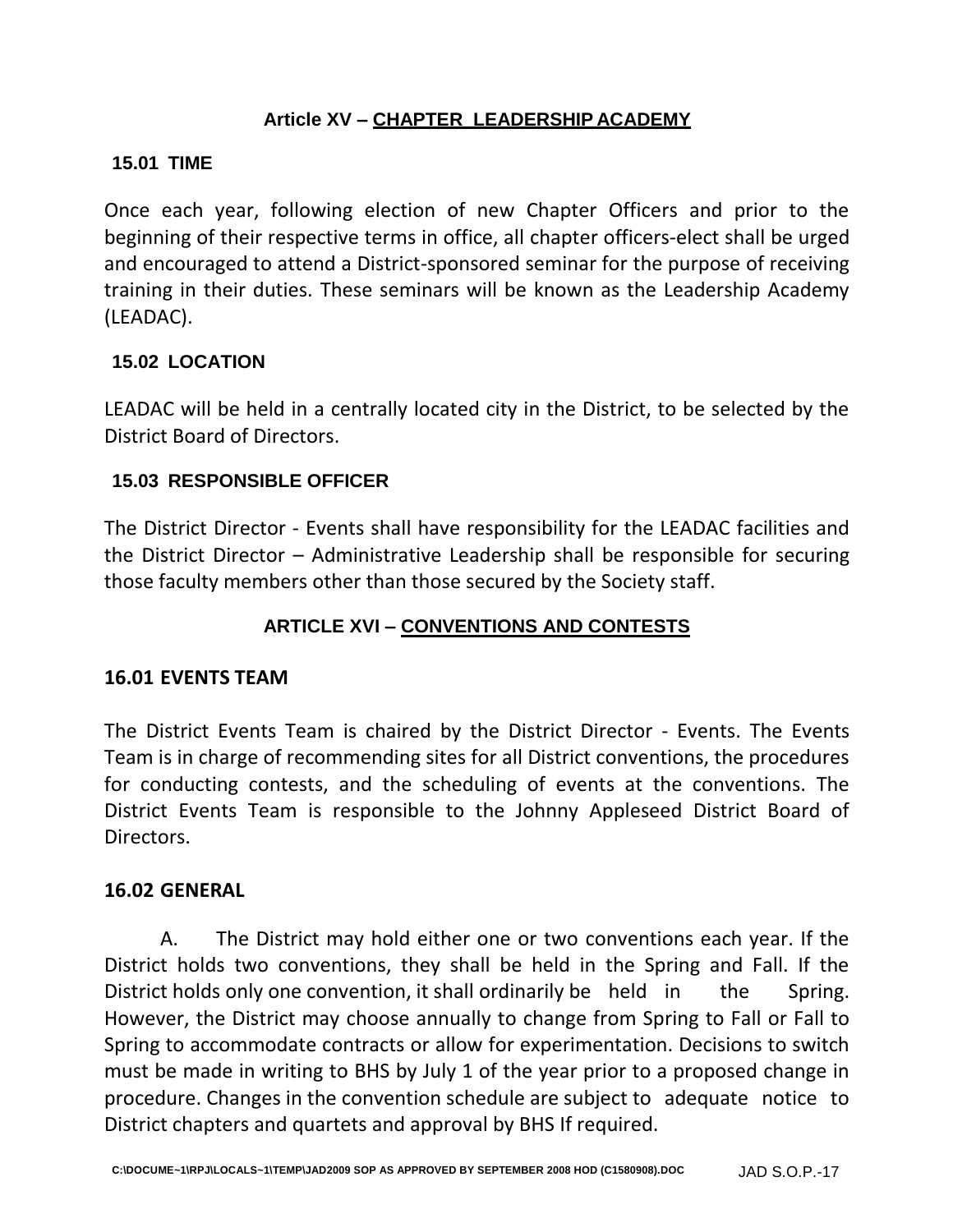B. If the District holds a single convention, the District may sponsor events such as one or more festivals, clinics, shows or other activities during the opposite season, whether Spring or Fall.

C. Approved policy pertaining to the conduct of contests and conventions is contained in the JAD Convention Manual, which Manual is by reference a part of this Statement of Policy.

# **16.03 CONTEST SESSIONS**

The District Director - Events and the District Director - Contests and Judging shall determine the number of sessions and schedule for each contest. The District Board of Directors, upon the recommendation of the District Director - Events and the District Director - Contests and Judging, shall determine the need or not for preliminary qualifying rounds for any contest. Such determination is subject to adequate notice to District chapters and quartets, and approval by BHS if required.

# **16.04 CONVENTION SITES**

The site or sites, depending on whether the District is holding one Convention and Contest event or two, shall be determined by a bidding procedure. Chapters that wish to host a convention shall contact the District Director - Events, who will provide necessary instructions and forms for the bidding process. The District Director - Events may seek cities to bid for a convention irrespective of whether a chapter is located in the city, and may recommend host chapters that are not from the bidding city.

# **16.05 PRICING PROCEDURE**

A. A non-refundable registration fee shall be charged to all competitors at District contest events. This fee shall entitle the competitor to attend all contest sessions at the contest for which the fee is charged.

B. The amount of the registration fee may vary from year to year, and will be determined by the District Board of Directors upon the recommendation of the District Events Team. Contest ticket prices for the public shall be determined by the same process.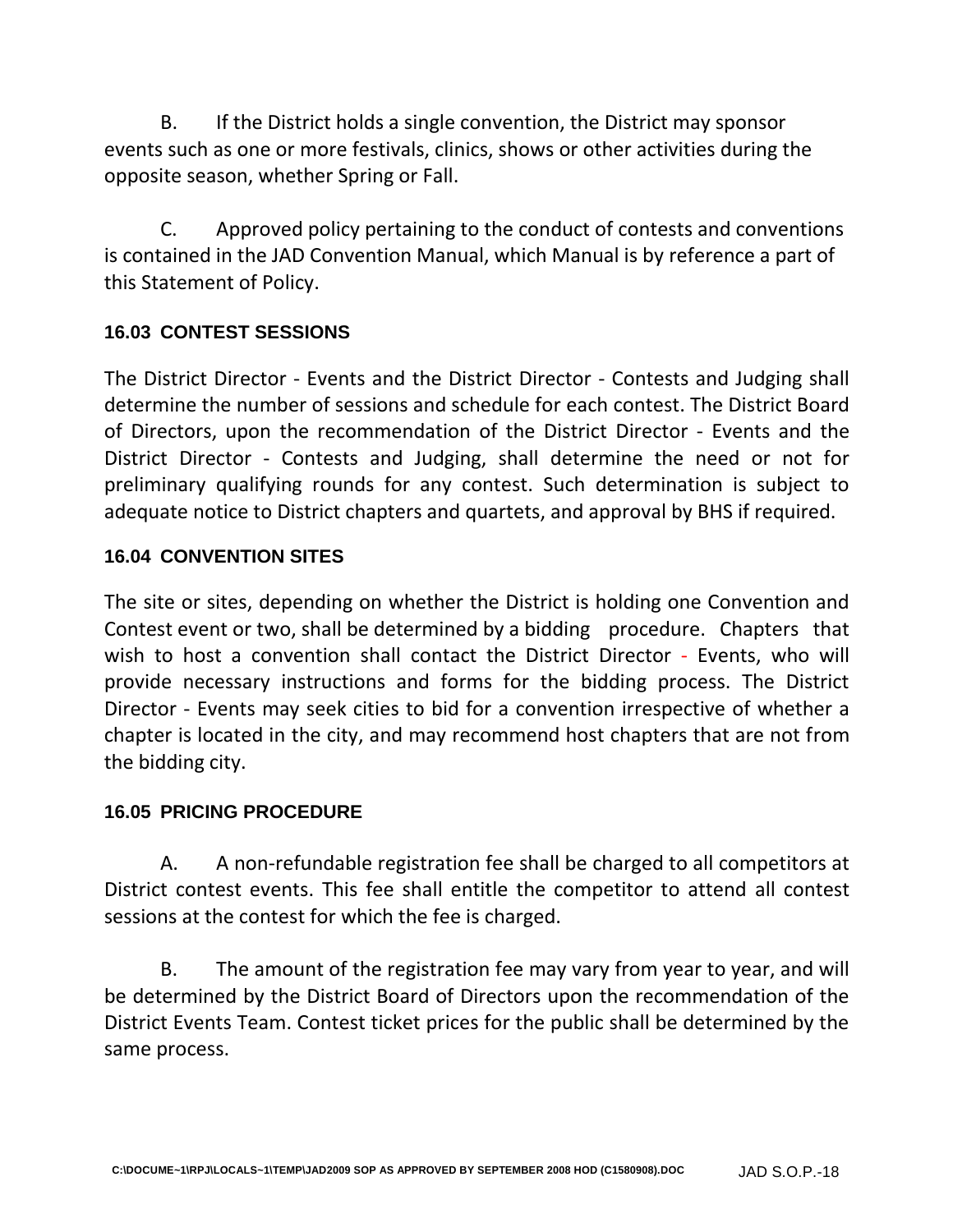C. An all events registration may be made available to the public at a package price that is less than the cost of the individual contest session ticket purchases.

#### **16.06 SUPERSEDENCE**

Any provision in the District Convention Manual that is inconsistent with this Statement of Policy is hereby superseded.

#### **ARTICLEXVII - J. A. D. ASSOCIATION OF QUARTET CHAMPIONS (J.A.D.A.Q.C.)**

#### **17.01 DESCRIPTION**

The Johnny Appleseed District adopts the Johnny Appleseed District Association of Quartet Champions, (J.A.D.A.Q.C.), (which membership comprises the members of all the past and current Johnny Appleseed District Champion Quartets, as selected annually at Johnny Appleseed District Contests) as an affiliated association. Said Association is a self-governing independent body, with its own sources of fund raising, and whose funds shall be separate from those of the Johnny Appleseed District, and whose purposes and actions it is agreed between the J.A.D. and the J.A.D.A.Q.C. shall be consistent with those of the District, and shall not impact on the tax or other liabilities of the District. Said affiliate Association shall make an annual report on its finances and the business conducted by said association to the J.A.D. District Board, at the Board's first meeting of the calendar year.

# **Article XVIII - AMENDMENTS**

# **18.01 AMENDMENTS**

Amendments to this statement of policy may be made at any meeting of the District House of Delegates under either of the following procedures, but under either procedure the Amendment is subject to approval of the Society L& R Committee acting for the Society Board of Directors and shall not be effective until approved by that body. The two methods for statement of policy amendment are as follows:

A. Amendment may be made by a motion from the floor of the District House of Delegates, which has been seconded and reduced to writing by the District Secretary, or such other person as the District President shall designate to reduce said proposed Amendment to writing.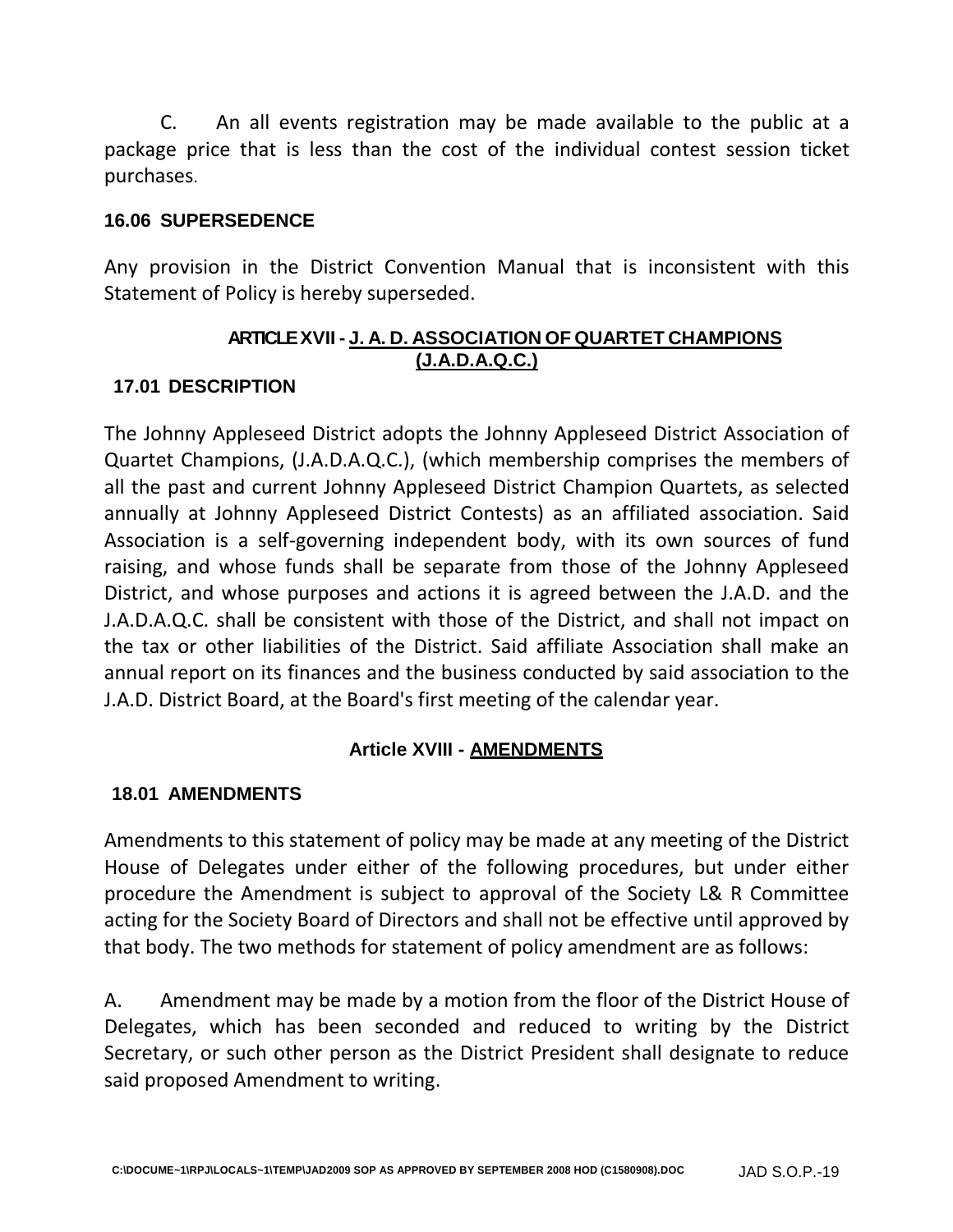1) Such motion shall be read to the District House of Delegates by the District Secretary, or the other such person directed by the District President to reduce such motion to writing; and said written motion shall be approved by the moving party and the seconding party as correctly reflecting their motion.

2) Once said written motion is approved by the movant and seconding party, the motion shall be put to a vote of the District House of Delegates and must be approved by a two-thirds majority of the Delegates present.

B. Amendment to the statement of policy may be made by a motion for amendment to this statement of policy which motion has been recommended by the District Board of Directors and placed on the written meeting agenda of the District House of Delegates.

1) In order for an amendment to the statement of policy to be officially recommended by the District Board of Directors to the District House of Delegates, it must be approved by a simple majority of the District Board of Directors after such proposed amendment has first been submitted to the District Laws and Regulations Committee for its review, comments and recommended wording. Prior to a vote on said proposed amendment by the District Board of Directors, said committee shall submit its recommended wording of the proposed amendment, its opinions and comments regarding said proposed amendment, and the original wording of the proposed amendment to the District Board of Directors. Upon receipt of the District Laws and Regulations committee report, the District Board of Directors may vote on recommending said amendment to the District House of Delegates.

2) Once the proposed amendment has been recommended by theDistrict Board of Directors, the recommended amendment shall be placed upon the written agenda of the next District House of Delegates meeting by the District President or the person so delegated by him.

3) No fewer than 10 days prior to the meeting of the District House of Delegates at which a recommended amendment to the statement of policy is placed upon the written agenda, the District Secretary shall prepare and transmit electronically to each Chapter Delegate of record, (1) a copy of the proposed amendment(s), (2) a summary of the proposed amendment(s), and (3) a copy of the portion of the current statement of policy which would be affected by the recommended amendment(s), with changed language. Language to be added shall